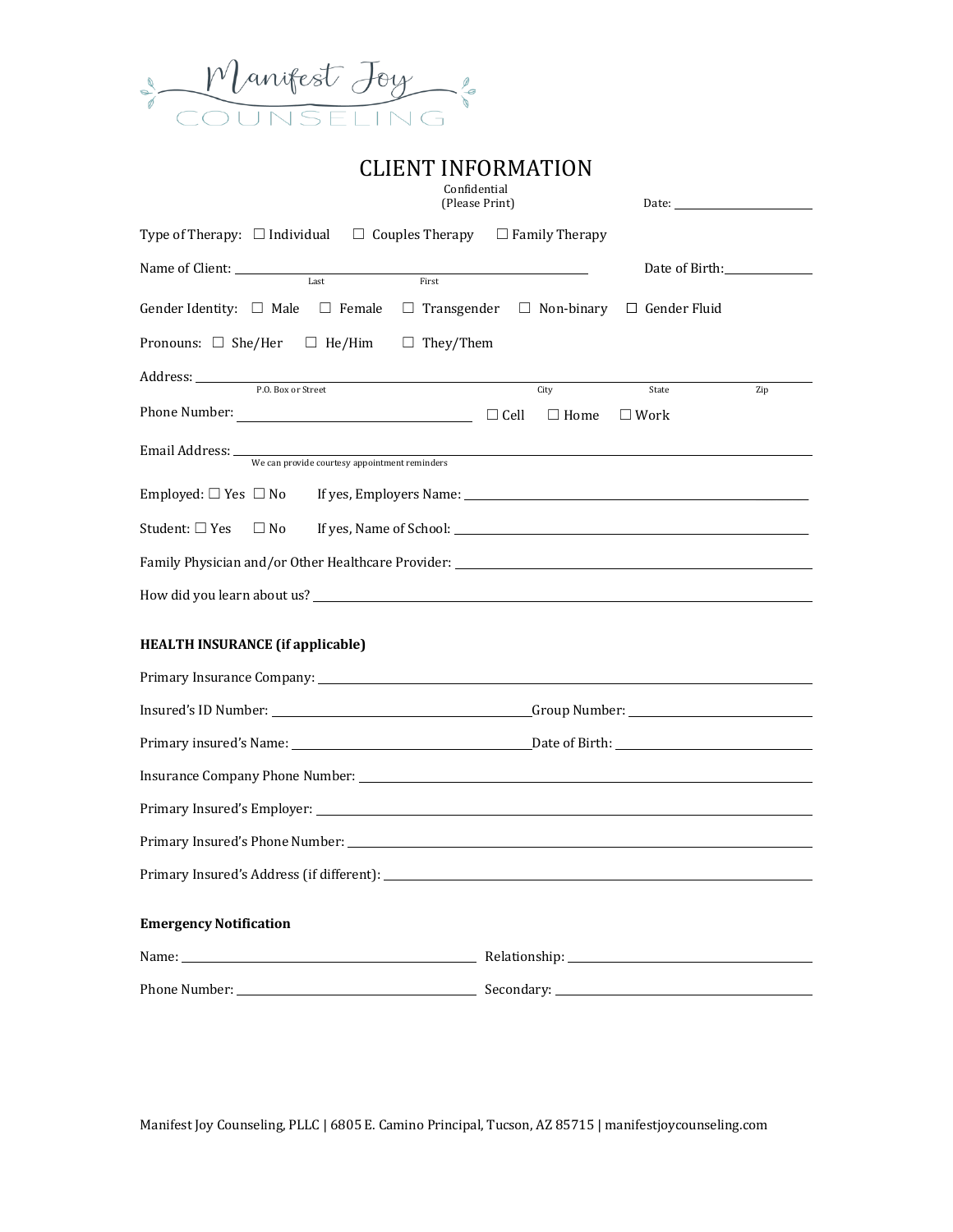

# Current Symptoms and Concerns

Please check all below that describe your current concerns and or symptoms.

| $\Box$ Employment/School difficulties                  | Hopelessness or worthlessness                       |
|--------------------------------------------------------|-----------------------------------------------------|
| $\Box$ Relationship difficulties                       | Panic attacks                                       |
| $\Box$ Substance abuse/dependence                      | Racing thoughts                                     |
| $\Box$ Addiction (sex, porn, shopping, gambling, etc.) | Bad or unwanted thoughts                            |
| Depression/Sadness                                     | Flashbacks or nightmares                            |
| Crying spells                                          | Muscle tension, aches and pains                     |
| Loss of interest in activities                         | Hearing voices/seeing things that are not there     |
| Decreased motivation                                   | $\Box$ Paranoia or fear of being watched or harmed  |
| Difficulty enjoying things                             | Worries of being cheated on                         |
| Angry/Irritable<br>ш                                   | Perfectionism<br>$\perp$                            |
| Mood Swings: $\Box$ Throughout the day $\Box$ Day<br>⊔ | Rituals of counting things, washing hands,          |
| to day                                                 | checking locks, doors, etc.                         |
| Withdrawing from people or isolating                   | Strong concern about germs                          |
| Negative thinking                                      | $\Box$ Concerns about dieting                       |
| Change in appetite                                     | $\Box$ Excessive exercise                           |
| Difficulties sleeping<br>ш                             | $\Box$ Feelings of loss of control over-eating      |
| Self harm/cutting/burning/head banging                 | Binge Eating or purging                             |
| Anxious/nervous/tense feelings                         | $\Box$ Worries about parenting                      |
| Suicidal thoughts or plans of hurting yourself<br>⊔    | $\Box$ Infertility issues                           |
| Homicidal thoughts or plans of hurting others<br>ш     | $\Box$ Grief and loss                               |
| Poor concentration/difficulties focusing               | $\Box$ Difficulties communicating and or connecting |
|                                                        | with others                                         |

☐ Other:

# Previous Therapy Experience

Have you previously participated in counseling and or therapy?  $\Box$  Yes  $\Box$  No

If yes, what did you find helpful about the experience?

If yes, what did you NOT find helpful about the experience?

| Have you had hospital stays for mental health difficulties? $\Box$ Yes $\Box$ No                  |  |
|---------------------------------------------------------------------------------------------------|--|
| Have you in the past experienced thoughts of harming yourself and or others? $\Box$ Yes $\Box$ No |  |
| Have you in the past harmed either yourself or others? $\Box$ Yes $\Box$ No                       |  |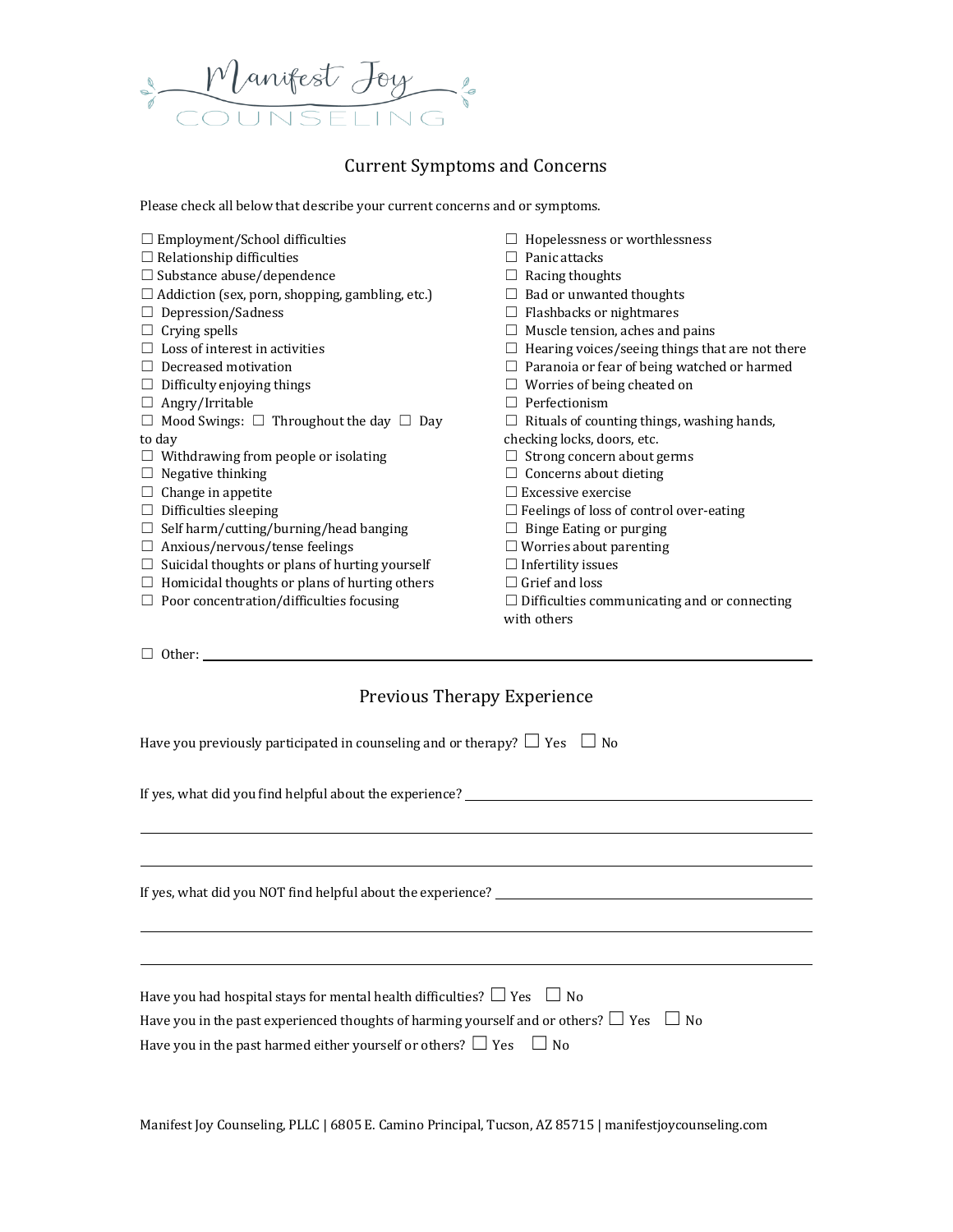

| List any current or significant past medications: _______________________________                                                                                                                                                                                                                                                                                                          |
|--------------------------------------------------------------------------------------------------------------------------------------------------------------------------------------------------------------------------------------------------------------------------------------------------------------------------------------------------------------------------------------------|
| List any other serious health concerns, major operations and or hospitalizations for medical conditions:                                                                                                                                                                                                                                                                                   |
|                                                                                                                                                                                                                                                                                                                                                                                            |
| Have you experienced any head injuries? $\Box$ Yes $\Box$ No<br>If yes, did you lose consciousness? $\Box$ Yes $\Box$ No                                                                                                                                                                                                                                                                   |
| <b>Family History</b>                                                                                                                                                                                                                                                                                                                                                                      |
| Raised by: $\Box$ Mother $\Box$ Father $\Box$ Step-mother $\Box$ Step-father $\Box$ Other<br>Family history of neglect, and/or physical, verbal, emotional, spiritual or sexual abuse? $\Box$ Yes $\Box$ No<br>Any family history of substance abuse, mental illness, suicide or violence? $\Box$ Yes $\Box$ No<br>Please provide any additional family information you feel is important: |
|                                                                                                                                                                                                                                                                                                                                                                                            |
| <b>Marital History</b>                                                                                                                                                                                                                                                                                                                                                                     |
| Which best describes your marital status?<br>$\Box$ Single $\Box$ Married $\Box$ Divorced $\Box$ Separated $\Box$ Widowed $\Box$ Engaged $\Box$ In a relationship                                                                                                                                                                                                                          |
| If you are married or in a relationship, which best describes your satisfaction in this relationship?<br>$\Box$ Poor $\Box$ Fair $\Box$ Good $\Box$ Great                                                                                                                                                                                                                                  |
| <b>Substance Abuse History</b>                                                                                                                                                                                                                                                                                                                                                             |
| Are you currently or have you ever struggled with substance abuse? $\Box$ Yes $\Box$ No                                                                                                                                                                                                                                                                                                    |
| ** If yes, please complete the substance abuse history chart on the following page:                                                                                                                                                                                                                                                                                                        |
|                                                                                                                                                                                                                                                                                                                                                                                            |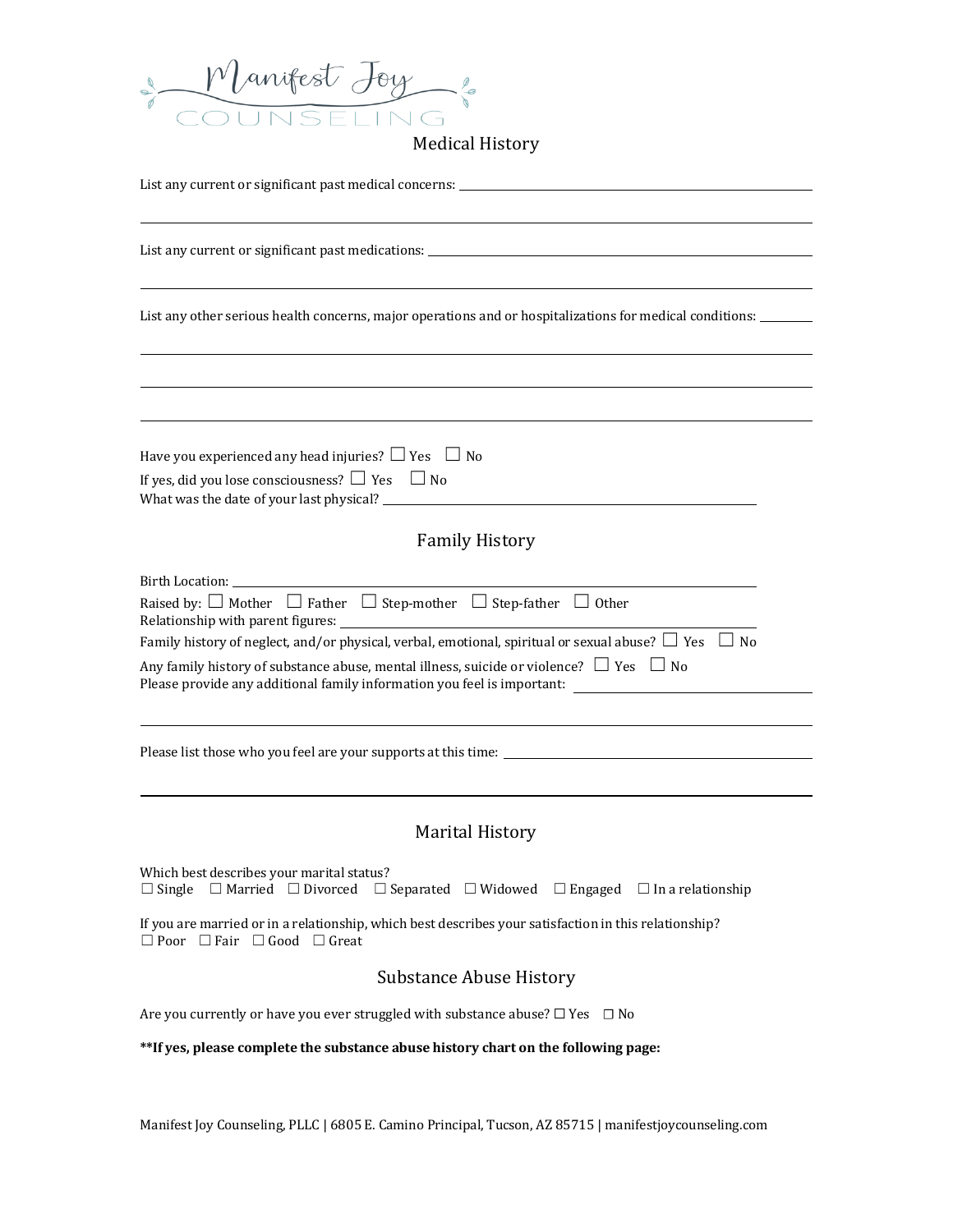

| <b>Substance</b>    | Age of first use | Frequency<br>(daily,<br>weekly/monthly) | <b>Method of Use</b><br>(smoke, inhale,<br>injection) | Date of Last Use |
|---------------------|------------------|-----------------------------------------|-------------------------------------------------------|------------------|
| Marijuana           |                  |                                         |                                                       |                  |
| Alcohol             |                  |                                         |                                                       |                  |
| Cocaine             |                  |                                         |                                                       |                  |
| Prescription Pain   |                  |                                         |                                                       |                  |
| Killers             |                  |                                         |                                                       |                  |
| Heroin              |                  |                                         |                                                       |                  |
| Methamphetamine     |                  |                                         |                                                       |                  |
| Inhalants           |                  |                                         |                                                       |                  |
| Ecstasy (MDMA)      |                  |                                         |                                                       |                  |
| Benzodiazepines     |                  |                                         |                                                       |                  |
| (Valium, Xanax)     |                  |                                         |                                                       |                  |
| Phencyclidine - PCP |                  |                                         |                                                       |                  |
| Spice               |                  |                                         |                                                       |                  |

Have you received treatment for a substance abuse issue?  $\Box$  Yes  $\Box$  No

If yes, please circle the type of treatment: Inpatient, Intensive Outpatient Program, Partial Hospitalization, Recovery House, Counseling, Methadone, Suboxone.

Date of treatment (month, year):

Outcome:

Additional Information

Please use this space to provide any additional information you feel is important to share with your therapist.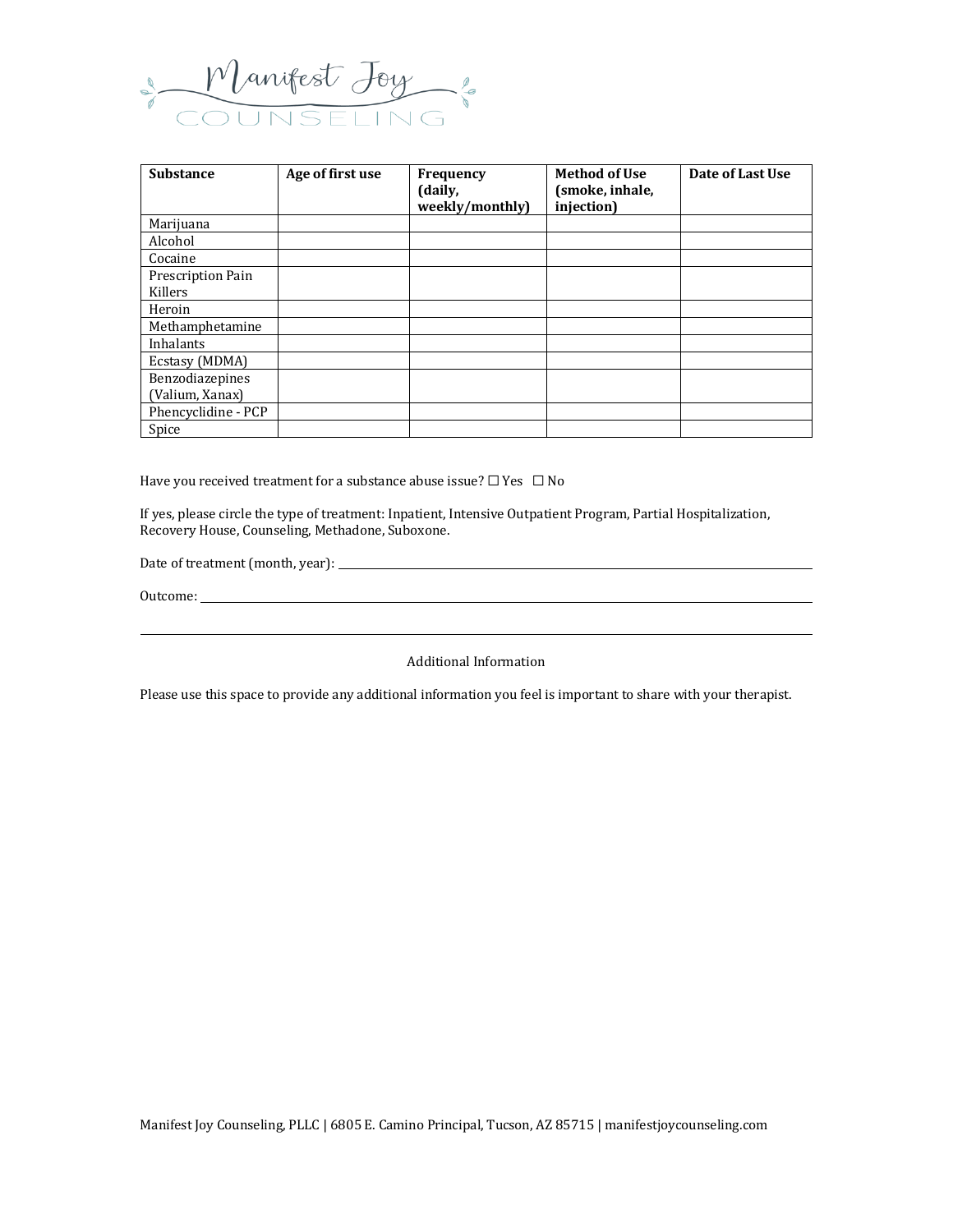Thank you for choosing *Manifest Joy Counseling, PLLC.* We realize that starting counseling is a major decision and you may have questions. This document is intended to inform you of our policies, State and Federal Laws, and your rights. If you have other questions or concerns, please ask and we will do our best to give you the information you need.

### **CONFIDENTIALITY Initial:**

Your verbal communication and clinical records are strictly confidential **except for**:

Manifest Joy

- **a.** Mandatory reporting. That means if we believe **a child or dependent adult has been or will be abused or neglected**, we are legally required to report this to the authorities. In most cases we will inform you if we need or intend to make a report.
- **b.** If you provide information that you are in **serious danger of harming yourself or others**, we are required by law to try to protect you or the other person.
- **c.** In order to provide you with the best treatment, we may **consult with other mental health professionals** about your case.
- **d.** If you send a **health insurance** claim form (Superbill) to your insurance for reimbursement, it will have a mental health diagnosis listed and it will become part of your permanent medical record. Information that may be requested includes, but is not limited to; types of service, dates/times of service, diagnosis, treatment plan, description of impairment, progress of therapy, case notes and summaries.
- **e.** If you are **involved in a lawsuit** and you tell the court that you have been in therapy, we may then be ordered to show the court our records when required by law.
- **f.** Parents or legal guardians of non-emancipated minor clients have the right to access the client's records.
- **g.** We are required to report admitted prenatal exposure to controlled substances that are potentially harmful.

### **IN CASE OF EMERGENCY Initial:**

If you have an emotional, behavioral, physical, or medical crisis, please call **911** or go to the nearest emergency room. *Manifest Joy Counseling, PLLC,* does not provide 24-hour crisis services. You can contact the Crisis Response Network 520-622-6000 for 24-hour crisis services.

### **PHONE, TEXT & EMAIL POLICY:**  $\blacksquare$

Phone calls, texts, and emails regarding appointments or scheduling will not incur additional fees. However, **Manifest Joy Counseling, PLLC,** does not engage in therapeutic discussions via text or email. Phone discussions are also done on a limited basis.

**I understand** that psychological service offered by Manifest Joy Counseling, PLLC, is voluntary and I am entering treatment (or initiating treatment for my child) of my own free will. **I have received** a copy of the HIPPA privacy practices, and I understand that I am an active participant in any treatment decision, periodic review or revision of my treatment plan. **I understand** that I have the right to refuse any recommended treatment and be advised of the consequences of such refusal and potential termination of treatment. **I understand** that I may terminate treatment at any time.

### **I understand, and agree to, the policies as stated above, and I give consent for treatment with Manifest Joy Counseling, PLLC.**

Client Name:

Client Signature: Date: Date: Date: Date: Date: Date: Date: Date: Date: Date: Date: Date: Date: Date: Date: Date: Date: Date: Date: Date: Date: Date: Date: Date: Date: Date: Date: Date: Date: Date: Date: Date: Date: Date: (Parent or guardian signature if client is under age 18)

Therapist Signature: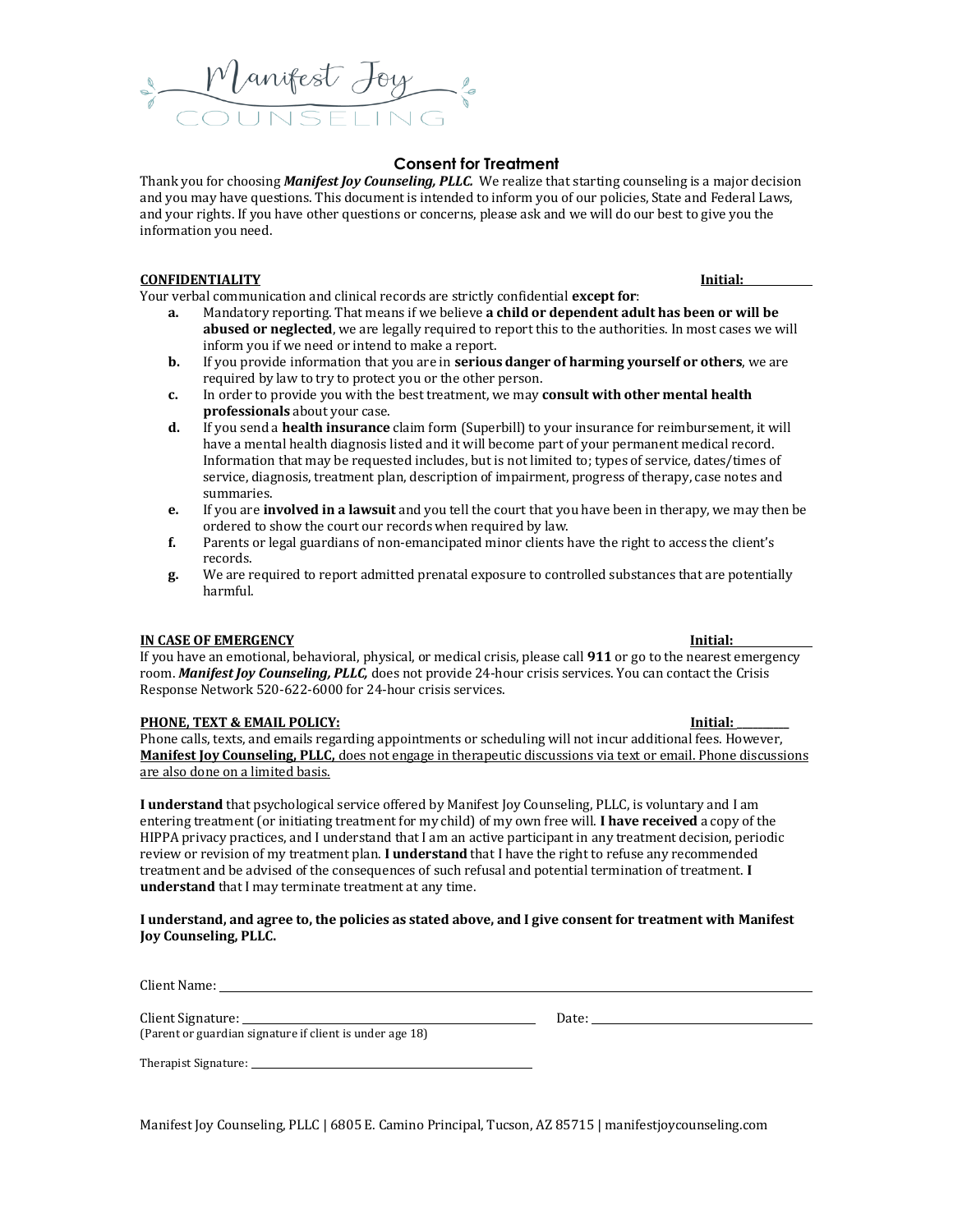# Financial Agreement

### FEES:

### **Manifest Joy Counseling, PLLC,** offers two fee options.

- Pay Out of Pocket/HSA Which range from \$100- \$125 per session. This will be determined by your therapist on your initial visit based on your specific needs.
- Mental Health Benefit of your Health Insurance. Please read below regarding restrictions.

### NO SHOW/CANCELLATION POLICY: **Initial:**

When cancelling your appointment, please call your therapist by noon of the business day prior to your scheduled appointment. **All calls received after noon of the business day prior will incur a \$25 fee**, which will need to be paid prior to attending or scheduling any future appointments.

### PAYMENT POLICY: **Initial:**

All payments including session fees, co-pays, co-insurances and fees going towards the deductible are due at the time of service. Accepted forms of payment include cash, credit/debit cards, checks and HSA. There will be a \$25 fee for any cancelled check or declined credit card transaction.

### BILLING YOUR HEALTH INSURANCE (if applicable): **Initial:**

We strongly recommend that you contact your insurance company prior to your initial session for information regarding your mental health benefits, co-pay and deductible.

Should your insurance benefits fail to cover the cost of your sessions; you understand that you are financially responsible for all fees incurred.

Your signature on this form below is your agreement to the above terms. Please feel free to contact our office if you have any questions.

### RELEASE OF AUTHORIZATION/ASSIGNMENT OF BENEFITS (if using health insurance): **Initial:**

I am electing to use my mental health benefit associated with my health plan and agree to pay all fees that are not covered by this plan, including any costs of collection. In addition, I authorize the release of any medical and psychological information necessary to process my insurance claim(s), including to my primary care physician or referring physician when necessary. I authorize and request payment of counseling benefit from my insurance company directly to my therapist at Manifest Joy Counseling, PLLC.

Client Name/Guardian (if under 18):

Client/Guardian Signature: Date:

Therapist Signature:

| Date: $\_\_$ |  |  |
|--------------|--|--|
|              |  |  |
|              |  |  |

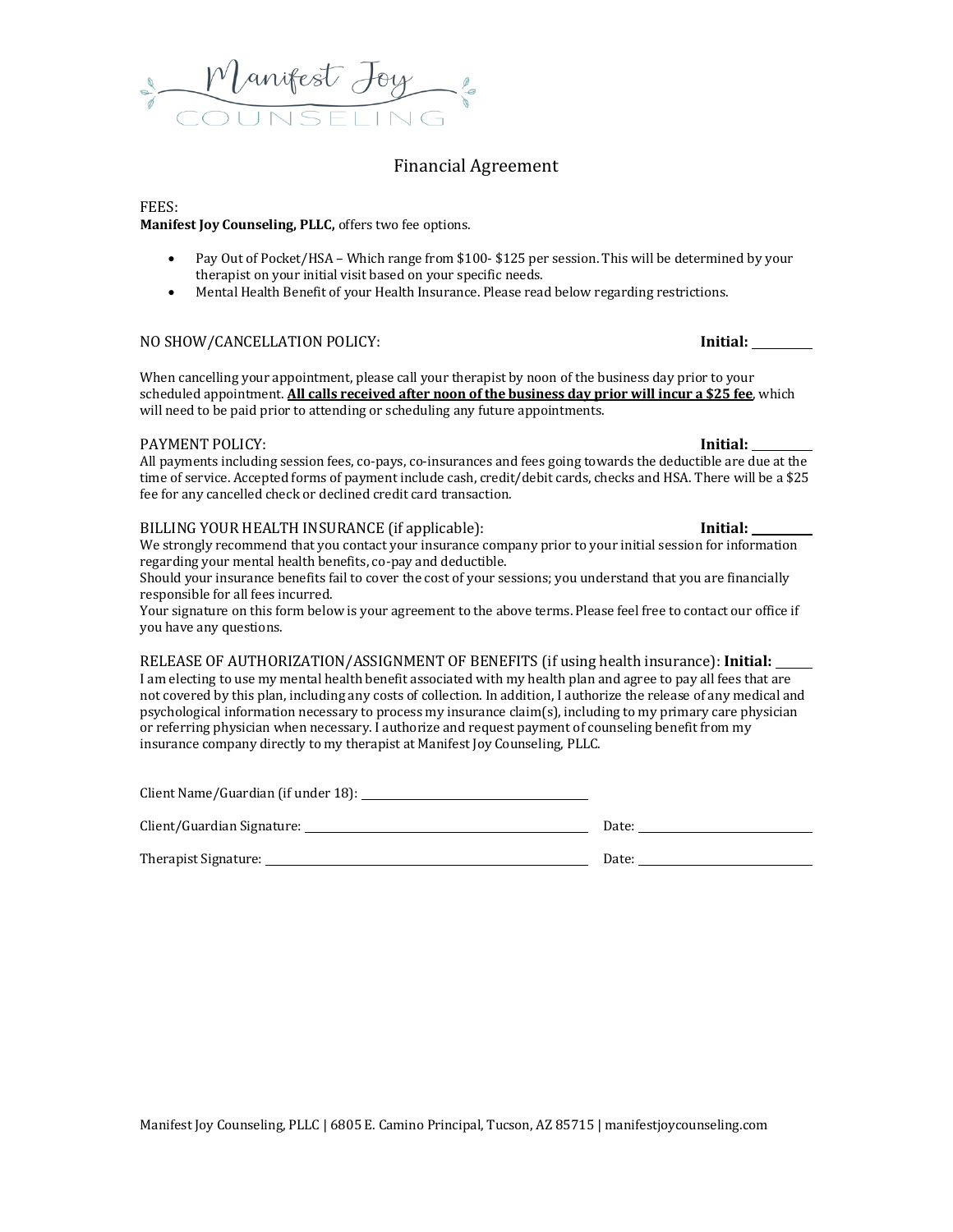

### **Court Policy**

In the event we receive a subpoena to appear in court to testify on behalf of you, your child, another family member, or any individual/organization you represent/designate, there will be a fee of \$800 per appearance. We do not voluntarily testify in court cases. You understand that your therapist is not responsible for the outcome, or any judgments made, regarding your court case.

This fee is payable seven (7) days prior to your court date. Since your therapist will be required to clear their calendar of all appointments and prior engagements so that they may be available to appear in court, this fee is non-refundable. If your court date is postponed and we must again clear our calendar to attend court, you will again be charged the full fee. If your court date is cancelled the fee is non-refundable. No further appointments will be scheduled until this fee is paid in full. Other fees include: \$100 per hour to prepare for court, \$100 per hour for depositions and phone contacts, and all attorney costs incurred by therapist as result of legal action.

### **Divorce/Custody Cases**

Please be advised that, if we receive a subpoena to testify in a divorce/custody case, we will not make a custody recommendation, or a recommendation of where a child should live, nor will we make a determination as to one's fitness as a parent.

### **Confidentiality**

Your rights to privacy and confidentiality are important for us, and we work hard to protect them. There are also laws in place to protect you. Please note there are situations during court and legal proceedings where they may be compromised. Examples of this include you waiving confidentiality by agreeing to disclosure of your or your dependent minor's mental health records in a lawsuit for emotional distress; your decision to pursue a lawsuit where your or your dependent minor's mental or emotional condition is relevant or critical; if client records are requested by a valid subpoena or court order it is your responsibility to learn how your confidentiality and privacy may be compromised as a result of legal or court proceedings.

### **Non-Payment**

If you have not paid your court-related fees and do not respond to our attempts to contact you and work out a payment plan. We have the option of using legal means to secure the payment. This may involve hiring a collection agency or going through small claims court. In most collection situations, the only information we release regarding a patient's treatment is his/her name, the nature of services provided, and the amount due. A late fee of 20% of the unpaid balance will be charged each month that a balance remains unpaid.

| <b>Client Name:</b> |  |
|---------------------|--|
|                     |  |

Client Signature:  $\Box$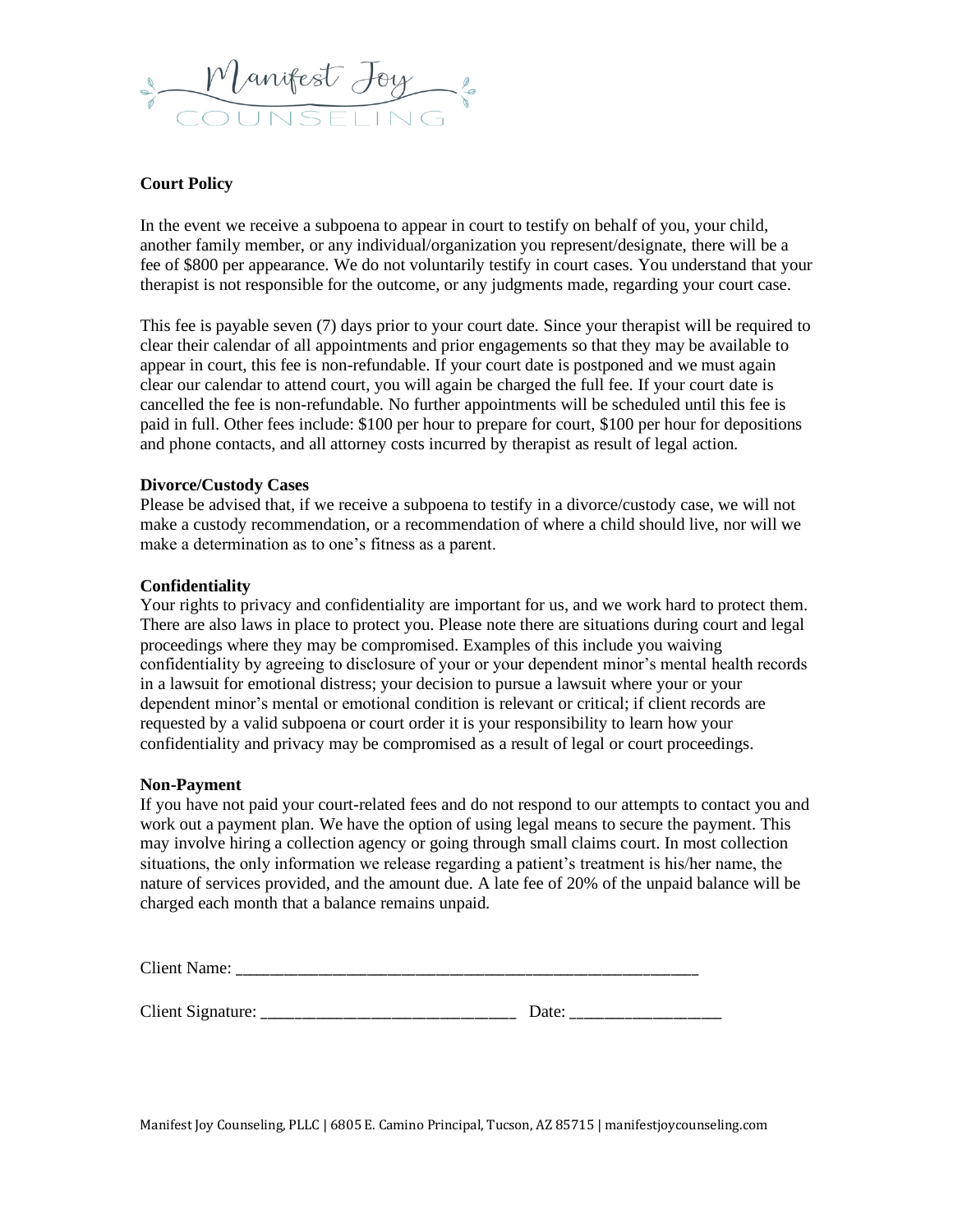

# **Acknowledgement of Receipt of Privacy Notice**

By signing below, I indicate that I have been provided access to the Privacy Practices and HIPAA – Federal Law information written in plain language. The notices provided below detail the uses and disclosures of my protected health information (PHI) and how it may be used, my individual rights, how I may exercise these rights and Manifest Joy Counseling, PLLC's legal duties with respect to my information.

I also understand that Manifest Joy Counseling reserves the right to change the terms of its Notice of Privacy Practices, and to make changes regarding all Protected Health Information we are in receipt of and if changes to the policy occurs Manifest Joy Counseling will provide me a revised Notice of Privacy Practices.

I am also aware that should I lose or choose to not print the Privacy Practices and HIPAA forms at this time I can access the forms on the website in the client forms section and can refer to them at any time.

 $\overline{\phantom{a}}$  , where  $\overline{\phantom{a}}$ 

 $\overline{\phantom{a}}$ 

Printed Client name/Guardian (if under 18) Date

Signature Client/Guardian (if under 18)

Printed Client name/Guardian (if under 18) Date

Signature Client/Guardian (if under 18) Date

 $\overline{\phantom{a}}$  , and the set of the set of the set of the set of the set of the set of the set of the set of the set of the set of the set of the set of the set of the set of the set of the set of the set of the set of the s

 $\_$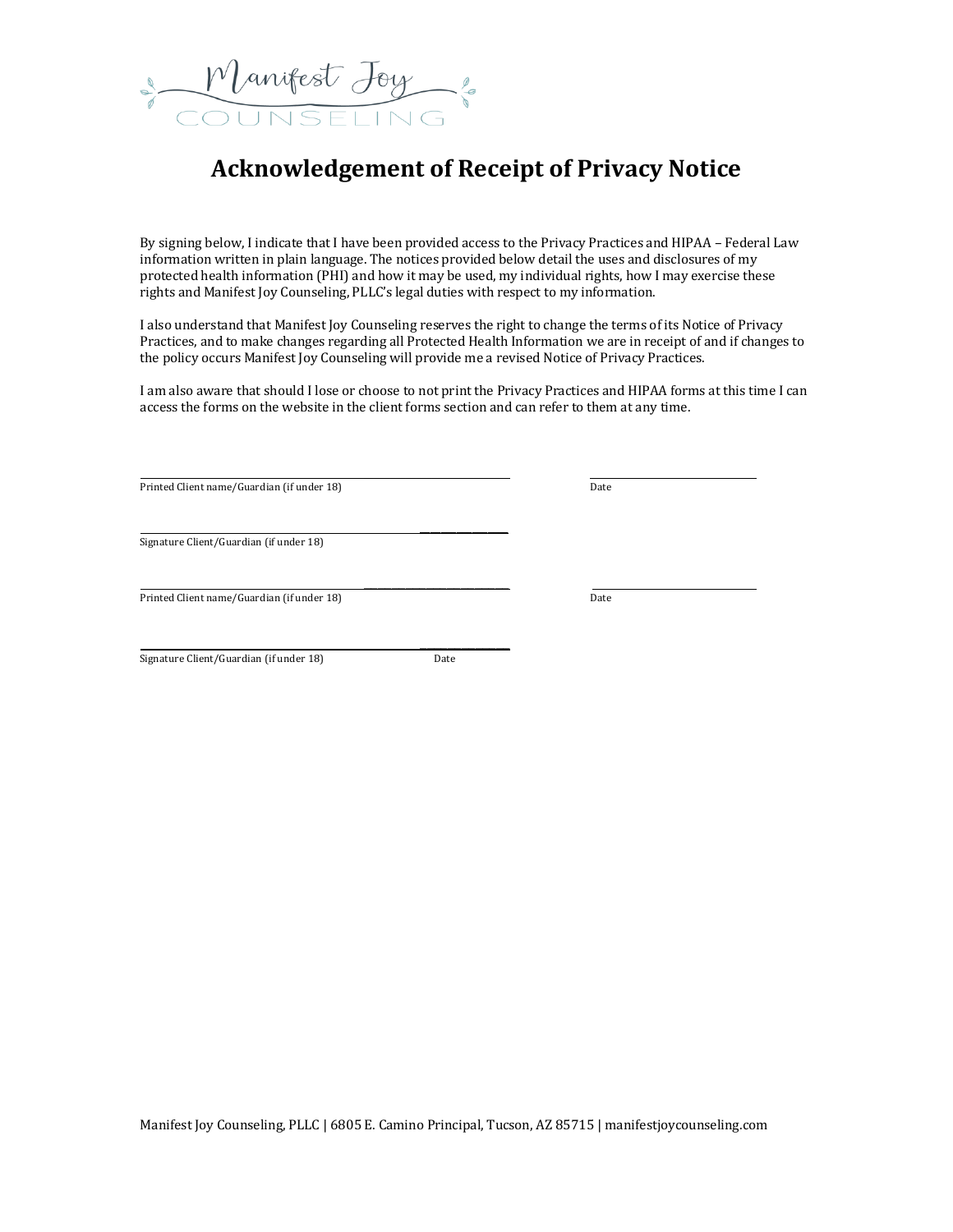

# NOTICE OF PRIVACY PRACTICES (HIPAA- Federal Law) (Please print and keep for your records)

This notice describes how health information may be used and disclosed and how you can access this information. It also contains information regarding our rights and summary information about the Health Insurance Portability and Accountability Act (HIPAA). **Manifest Joy Counseling, PLLC** is dedicated to maintaining the privacy of your Personal Health Information as part of providing professional care and are required by law to keep your information private. The Federal Law requires that Manifest Joy Counseling, PLLC obtain each client's signature acknowledging that we have provided him/her with this information.

**Protected Health Information** (PHI) is any information that is collected about client's health conditions, treatment or any information that could identify the client. It includes any information whether oral, recorded, written or sent electronically, and in this office it is likely to include but is not limited to:

- Your personal history and demographic information
- Reasons you came in for counseling
- Diagnoses
- Treatment plan
- Psychotherapy notes
- Records we get from others who treated or evaluated you
- Information about medications you took or are taking
- Billing and insurance information

The Law states that this information can only be used or disclosed if the client signs a written authorization. There are other situations that require only that the client provides written, advanced consent, and the client's signature on this agreement provides that consent for those activities as outlined in this notice. If any disclosure is needed beyond what is listed in this notice, the client will be asked to sign a separate release of information form before any PHI is disclosed.

### **How we may use and disclose your health information**

The HIPAA law allows for the following disclosures of a client's PHI to an outside entity for the following purposes:

**For treatment purposes:** including but not limited to: providing, coordinating or managing a client's health care and other services related to your healthcare. For instance: coordinating care with your primary care physician.

For Payment: Obtaining reimbursement for a client's healthcare or billing a client for services rendered. For instance: To verify a client's insurance eligibility and coverage or for disclosing PHI to obtain payment for services.

**For Health Care Operations:** Activities that relate to the performance and operations of our practice. For instance: quality assessment and improvement activities, audits, administrative services and clinical peer review.

### **Limits of Confidentiality**

If the therapist believes that a child or any adult client who is either vulnerable and/or incapacitated has been the victim of injury, abuse, neglect, financial exploitation or deprivation of necessary medical treatment, the law requires therapist to report it to the proper law

enforcement authority. The therapist may be required to provide additional PHI information following report.

If the client communicates an explicit threat of imminent, serious or physical harm, to a clearly identified or identifiable victim(s), and the therapist believes the client has the intent and ability to carry out such a threat, the therapist must take protective actions that may include notifying the potential victim(s), contacting the police or seeking hospitalization for the client. Additionally, if the client threatens to harm him/herself the